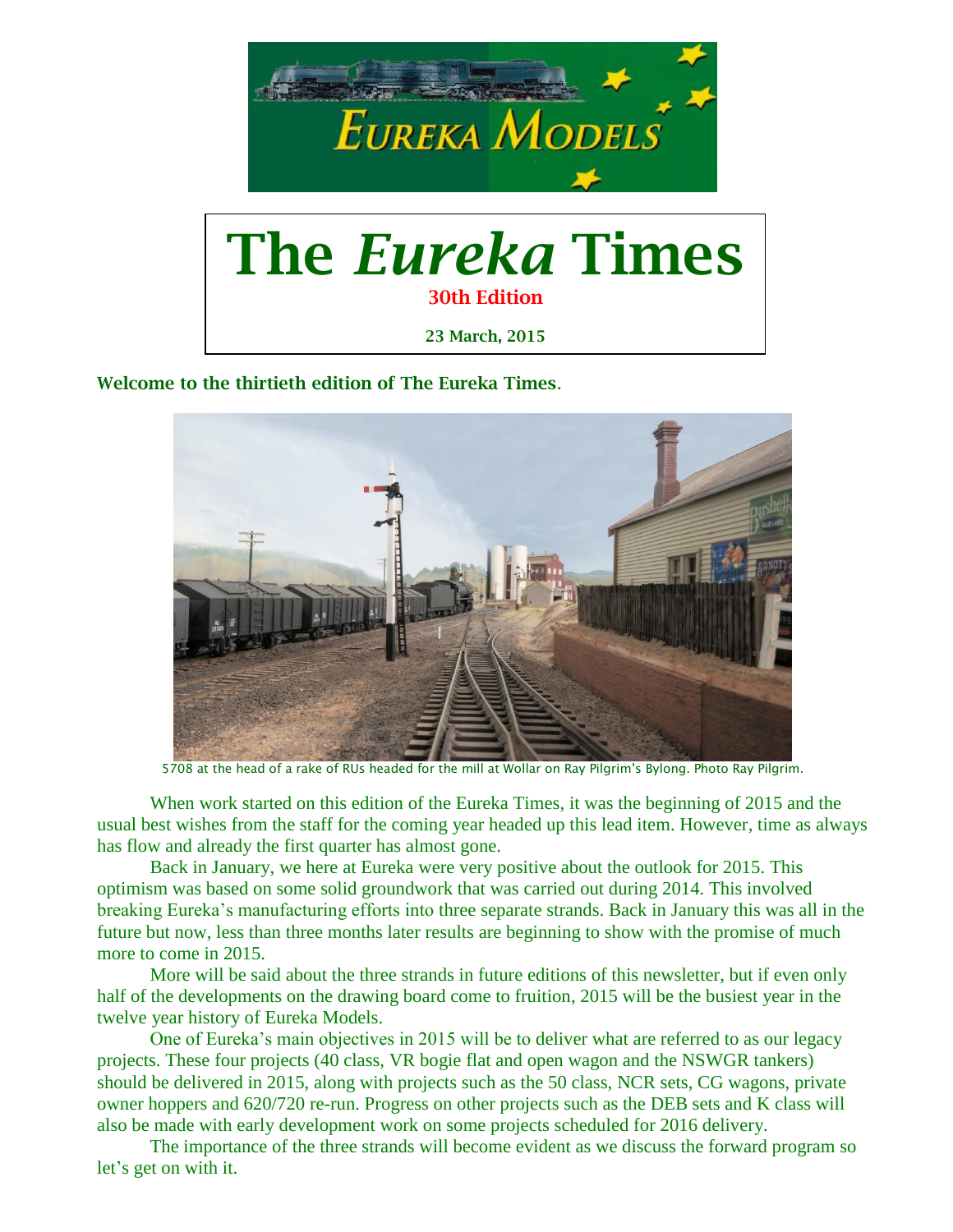## **The CG Wagons - May delivery**



Although Eureka has one other potential "freight" project on the wish list, it may turn out that the CG wagon is the last freight vehicle project produced and marketed under the Eureka Models' banner.

There are a number of reasons for this, the main one being that from its establishment, Eureka has been primarily concerned with the delivery of high quality models of steam engines. Eureka will continue to commission railmotors and carriage projects but the CG and the other already underway freight projects are likely to be Eureka's last.

Eureka's steam-era W44 pack features the first dedicated ore carrier, the GC. This was a subclass of the G wagon, introduced in 1951, of which there were 500 vehicles. The G, HGM, NOEF and GC are still currently in stock, although stocks G wagons are getting low.

A few years after the introduction of the GC, 85 new-build ore wagons, coded CGX, were introduced. These were shorter and lower than the GC, but carried the same payload. Soon after introduction, they were recoded CG and the 2CG bogies were modified to XGA/B/C to remove the clasp brakes. The sides were extended up by the addition of "hungry boards". When four-letter coding was introduced, these wagons became NOEF and have survived until recent times, although heavily rebuilt again in the early 1990s.

Eureka's version depicts the CG/NOEF as it ran between the early 1970s and the mid-1990s. It can be mixed with the GC to provide variety in an ore concentrate train.

Eureka's CG wagons will come in packs of three. They will be coded CG or NOEF and will be available in black, blue and red liveries.

This wagon is being produced by a manufacturer who is new to Eureka and who is expected to develop into one of the three manufacturing strands talked about above. The performance of this new factory has been most impressive to date, with the test shots being received in almost record time.

Delivery in May is expected. An order from is enclosed.

#### **The RSH and the LCH/CCH re-run**

The RSH and the LCH/CCH re-run were delivered in January, with the re-run of the LCH/CCH being every bit as good as the first run. The coal load is better than the first but just to make sure the factory has included two coal loads to choose from. The second run is selling exceptionally well and a third run may well be on the cards before too long.

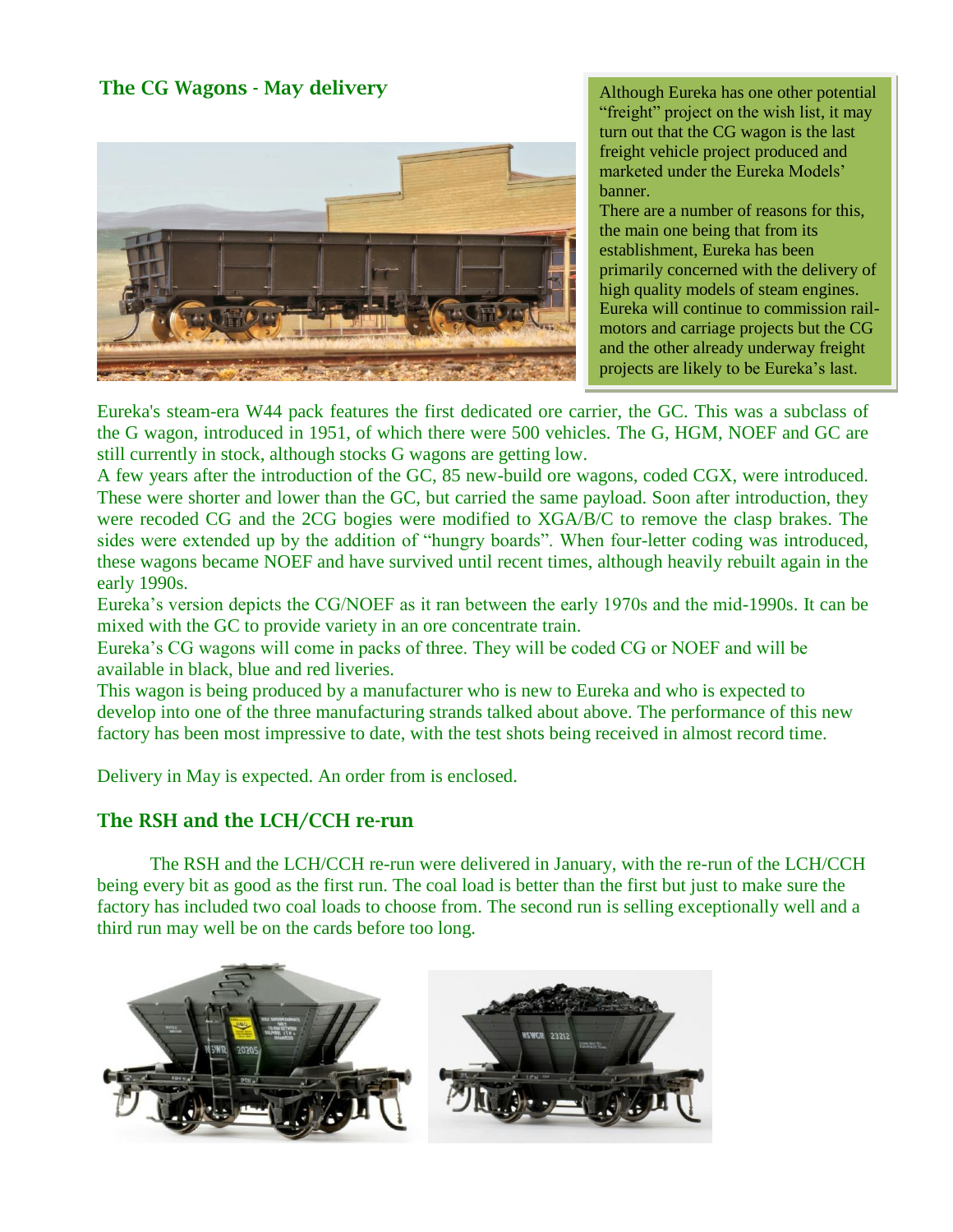#### **The 50 Class Standard Goods Engine:**



The final pre-production samples of both the saturated and the superheated versions have now been received. The extended smokebox and headlight on the superheated version can be seen in the accompanying photo.

Assembly of the 50 class is underway and advice on a final delivery date is expected shortly from the factory. At visits to the factory scheduled for April/May, discussions on the re-run of the 50 class, otherwise known as the 53 class will be high on the agenda. The tooling for the 50 class was done in such a way that the modifications needed to produce a 53 class will be simple. The major work involved in the 53 class project will be a new 5000 gallon Commonwealth tender. No real delivery dates set yet, but Liverpool in 2016 would be good. More details later this year after the arrival of the 50 class.



#### **The Private Owner Non-air Four Wheel Hopper:**

Tooling for the private owner hoppers is expected to commence in April with a planned delivery date of October, 2015, hopefully in time for the Liverpool exhibition.

Design work for the project has been interesting, especially in respect of couplers. At this stage the intention is to supply the hoppers with hook and chain couplers fitted. Provision will also be made for their replacement with Kadee type couplers by those who wish to. The hoppers will come in packs of ten with two hoppers having a Kadee type coupler fitted at one end so that each rake will have a Kadee type coupler at each end of the rake.

## **The NCR sets.**

Tooling on the NCR has commenced with test shots expected in May. Delivery is expected in October and the factory is working to deliver the project in time for the Liverpool exhibition. This project is coming from the same factory that is producing the CG wagons.

#### **The NSWGR 900 Class DEB Sets:**

There has been considerable progress in the planning for the DEB set and it is now likely that tooling for the DEB sets will commence immediately after completion of the NCR sets in October. This would suggest a delivery date in February, 2016.